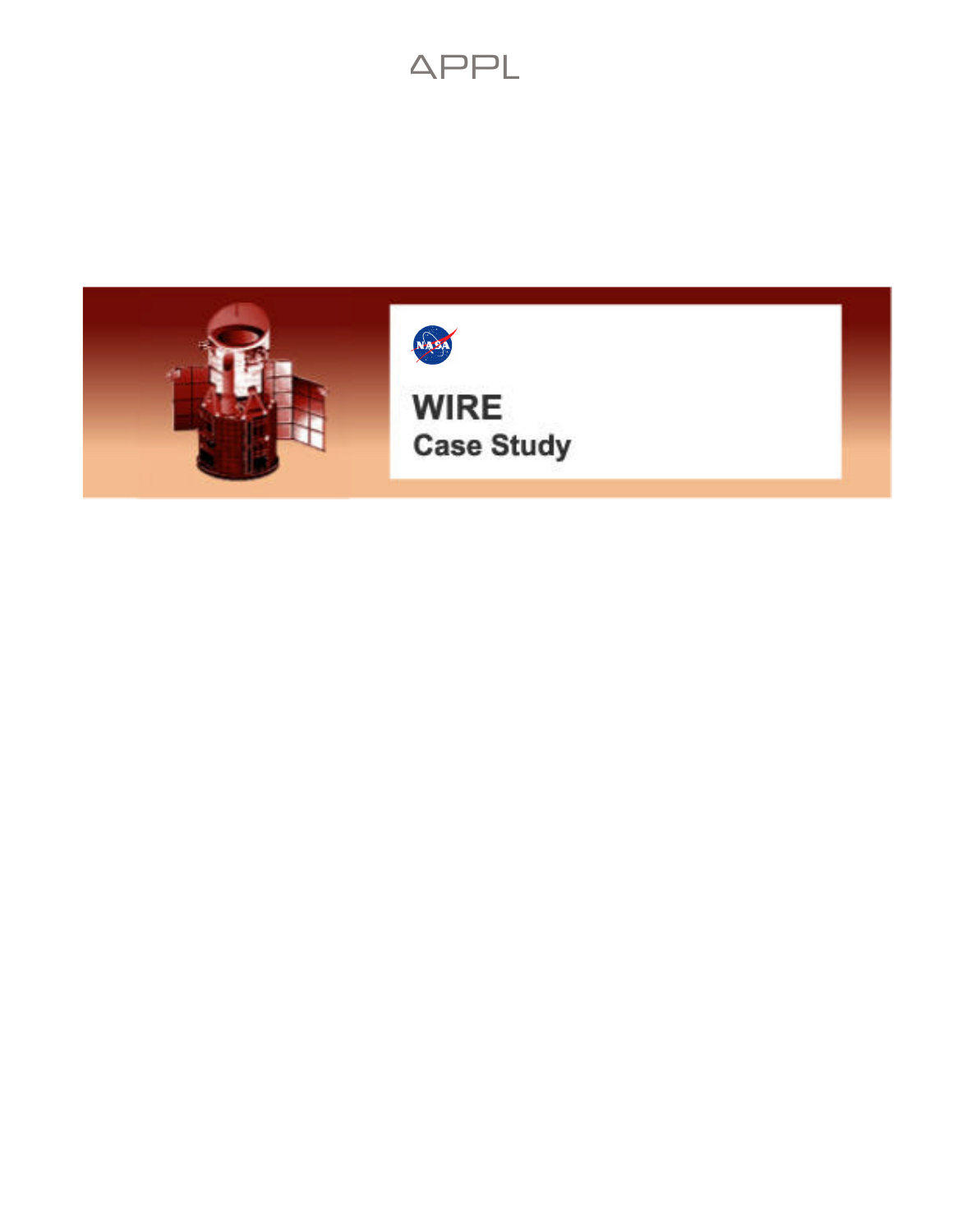



**INTRODUCTION THE CASE RESPONSES FOLLOW-UP WHAT'S YOUR TAKE?** 



The goal of the WIRE mission was to give new insight into the formation of galaxies, like galaxy NGC 4414 pictured here, and how the universe evolved.

### **Introduction**

Disaster. The Wide-Field Infrared Explorer (WIRE) mission was meant to study the formation and evolution of galaxies. Its telescope was so delicate it had to be sealed inside a solid hydrogen cryostat. But when, shortly after launch, a digital error ejected the cryostat's cover prematurely, hydrogen discharged with a force that sent the Small Explorer craft tumbling wildly through space.

The mission was lost. The subsequent investigation identified several opportunities, in review and testing, to have caught the fatal design error. Why did we not? James Barrowman's report offers several explanations, including lack of communication across Space Flight Centers, lack of vigilance, even when deviating from full system testing, and insufficient peer reviews.

Responses to the report, solicited from senior managers involved in the development of WIRE, offer competing theories. William Townsend sees particular fault in a complex management structure and misapplication of the Faster, Better, Cheaper mandate. Ken Ledbetter generally agrees, citing "too many players in the game." Jim Watzin, on the other hand, feels technical and inter-organizational excuses mask the real problem: individuals who wouldn't allow others to see their work.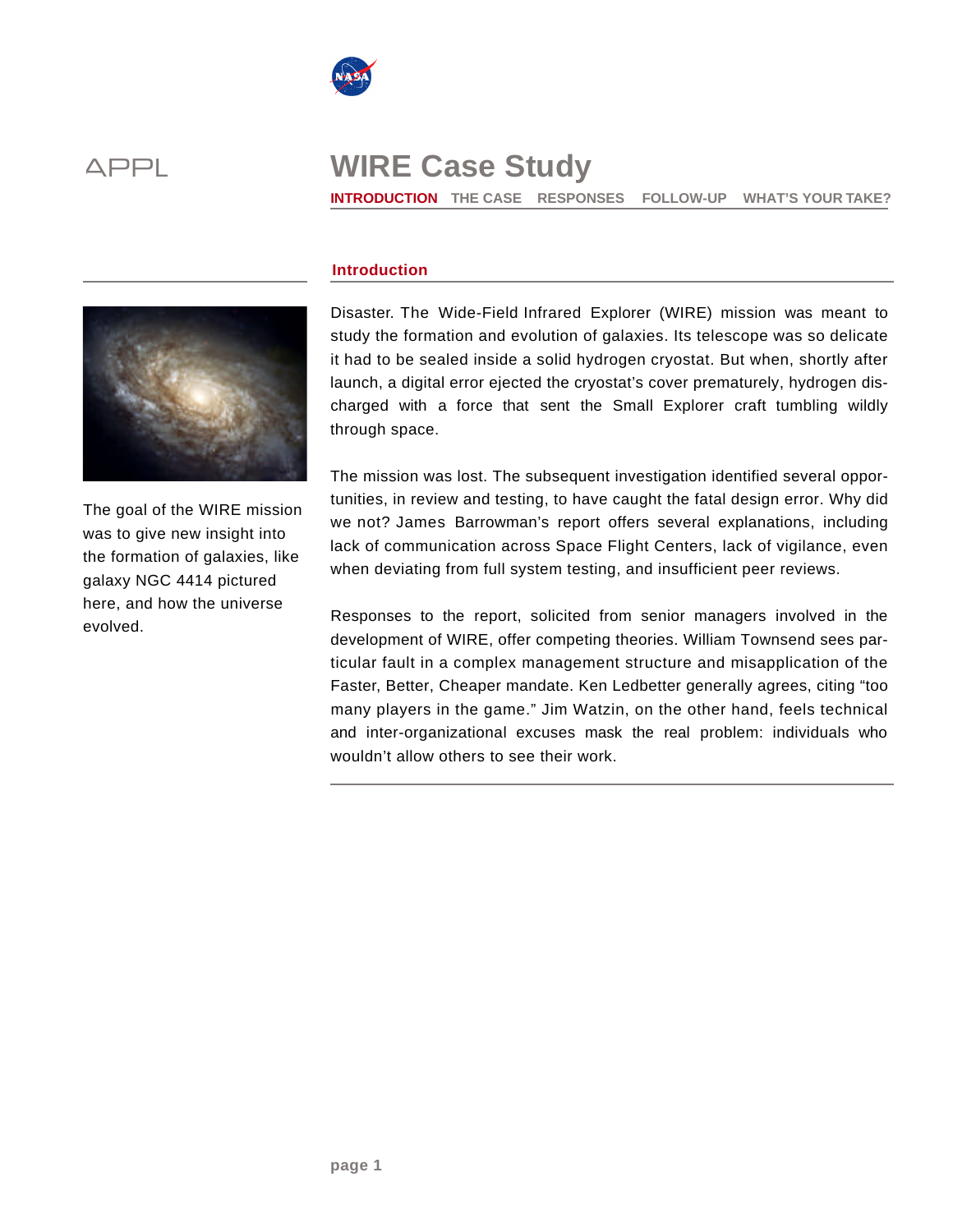



**INTRODUCTION THE CASE RESPONSES FOLLOW-UP WHAT'S YOUR TAKE?** 

### **WIRE Failure Case Study**

**by James S. Barrowman 1 2 3 4 5** 



James Barrowman served as a project and program manager at the Goddard Space Flight Center for 22 years, managing Attached Shuttle and Space Station Payloads, the Explorers Program, and the Hubble Space Telescope Program. He was awarded NASA's Outstanding Leadership Medal and twice awarded NASA's Exceptional Service Medal, as well as the GSFC Award of Merit. He has been President of the National Association of Rocketry. Jim was the Explorers Program Manager at the time of the WIRE launch.

The Wide-Field Infrared Explorer (WIRE) mission was designed to study the formation and evolution of galaxies by surveying the sky in the infrared wavelength band for four months. Its instrument was a 30-centimeter telescope feeding Silicon/Arsenic detectors, all encased in a cryostat filled with solid hydrogen. The telescope aperture was sealed on the ground and during launch by a cryostat closeout cover. The spacecraft was a three-axis stabilized Small Explorer (SMEX) bus combining standard SMEX architecture and components with new technologies, such as a composite structure and Gallium Arsenide solar arrays.

The mission failed soon after launch on March 4, 1999 when the cover on the telescope/cryostat ejected prematurely. The uncontrolled heating of the cooler caused the loss of the solid hydrogen cryogen. The cryogen vented. The moment on the satellite caused by the venting overcame the torque authority of the magnetic torquer bars employed to stabilize the satellite. The satellite spun out of control. The WIRE Mishap Investigation found the root cause of the mission loss to be a digital logic error in the instrument pyro control electronics. The variable turn-on characteristics of the Field Programmable Gate Array (FPGA) used in the pyro control circuitry were not adequately considered in the electronics design. The FPGA application for the WIRE instrument did not account for the finite time it takes the FPGA to ramp up at turn-on and establish a stable configuration. That ramp-up time is a function of the time since the device was last powered down, since capacitors internal to the FPGA bleed off their charge. The details of the design issue can be found in the NASAAlert number NA-046-V via http://epims.gsfc.nasa.gov.

The Investigation Board identified two potential opportunities during the WIRE development cycle to catch the fatal design error in the instrument pyro electronics. The first, and most effective, opportunity was in the design review process. The second, more elusive, opportunity was during the test program.

Mission development activities for the WIRE mission were delegated through three layers of organizations. One NASA Center had overall mission responsibility. A second NASA Center was responsible for the instrument development. The instrument electronics, including the pyro control electronics, was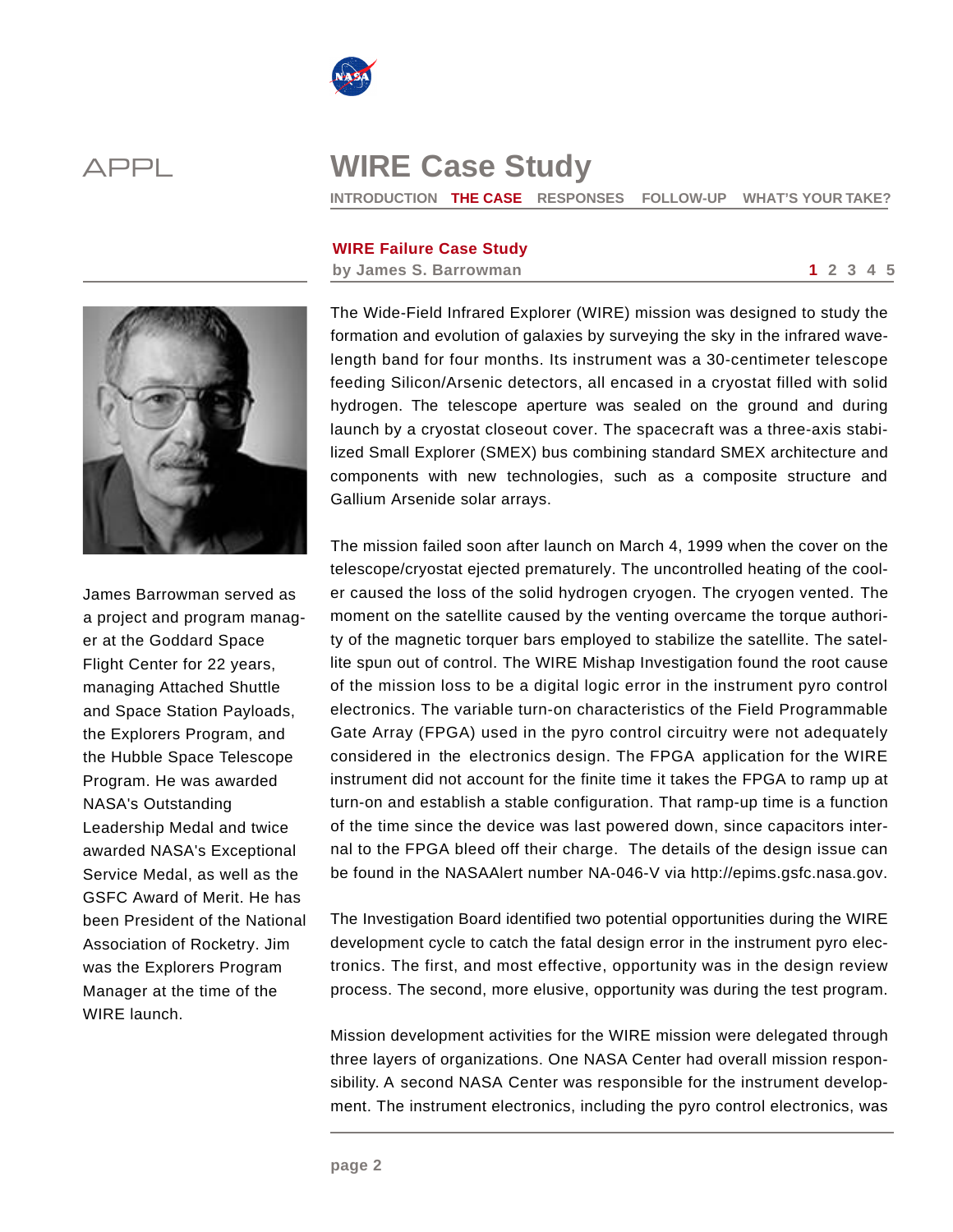

**INTRODUCTION THE CASE RESPONSES FOLLOW-UP WHAT'S YOUR TAKE?** 

### **WIRE Failure Case Study 1 2 3 4 5 1 2 3 4 5**

contracted to a third organization. This organizational approach was intended to capitalize on the respective strengths of the organizations. Unfortunately, it also provided the opportunity for communications to be impeded. This, in turn, compromised the degree to which the appropriate level of insight was provided into the instrument electronics design. The project office and the instrument management organization were not able to resolve the level of insight needed for the instrument. Because the instrument was managed by another NASA Center, the project office was encouraged by senior management not to press the insight issue out of respect for the capabilities of the sister center.

The pyro electronics design lagged behind the core instrument design and, therefore, did not benefit from the regular instrument design reviews. Late in the build phase, there was a turnover of instrument managers. There was no overlap between the managers, and the instrument development center had not captured key development information, or provided it to the new manager. While the new instrument manager focused on getting the cryostat delivered, the need for a make-up peer review of the instrument electronics was lost in the transition and did not take place. The WIRE Mishap Investigation Board cited the absence of this review as a significant contributing cause to the WIRE failure.

The WIRE failure root cause was not caught during instrument or integrated systems testing. Because it was impractical to conduct live pyro firing tests in the all-up observatory configuration, the mission team devised a series of piecemeal tests to verify the pyro system. A complete end-to-end test in the instrument itself, blowing the cover using the pyro box and flight harness, was completed before instrument delivery. After instrument delivery, it was not safe to open the cover or the secondary vent; so all instrument testing was done with a pyro test box, all the way to the end of the harness, right at the pyros. While using live pyros at spacecraft level was considered, the instrument team did not have extra pyros for this purpose, and they felt that they had tested exhaustively at the instrument system level, and testing on the flight instrument in atmosphere would damage it.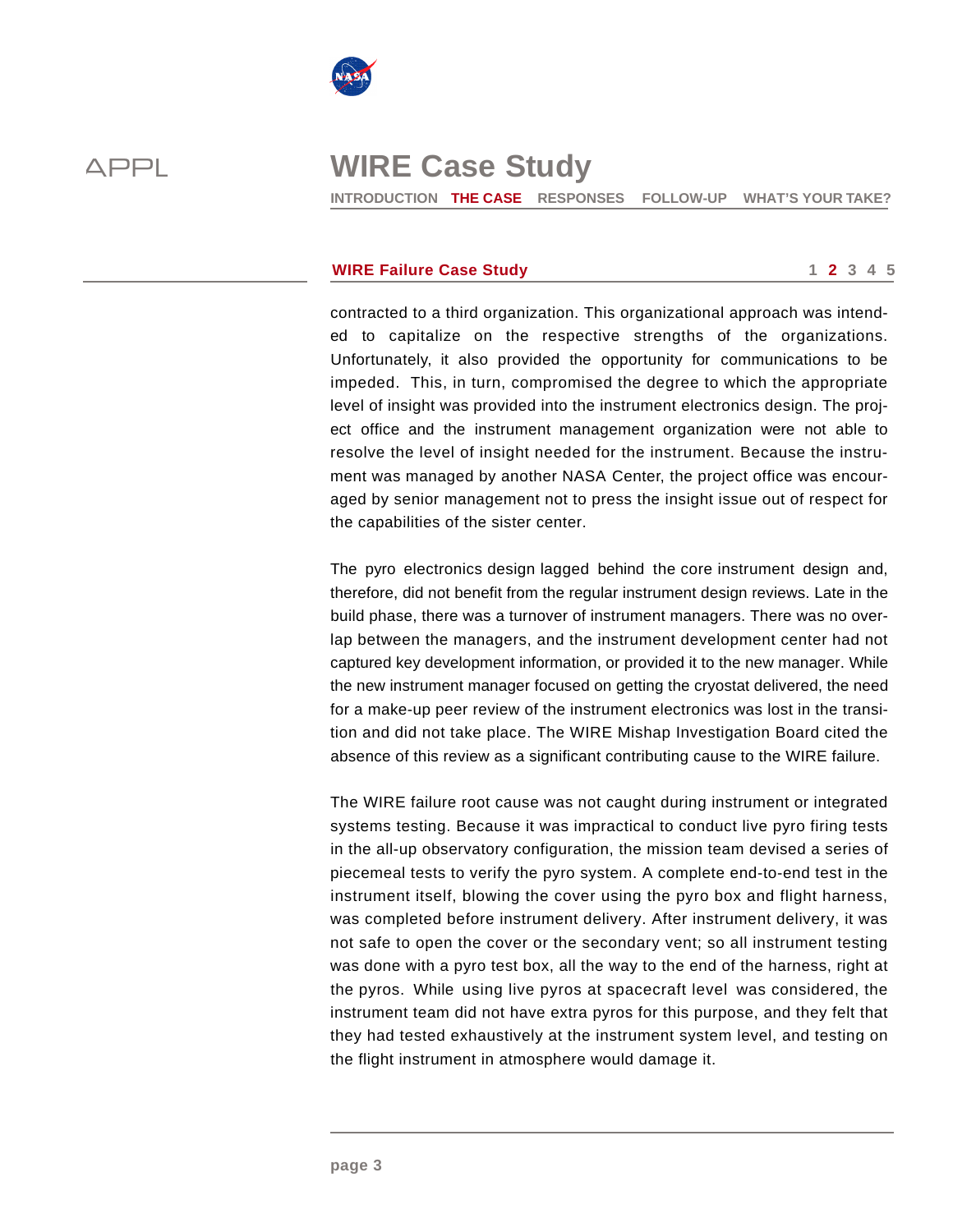

**INTRODUCTION THE CASE RESPONSES FOLLOW-UP WHAT'S YOUR TAKE?** 



The Assembled WIRE Spacecraft

### **WIRE Failure Case Study**  1 2 3 4 5

A significant contributor to the failure of the testing was the poor fidelity of the pyro test box. The design of the test box focused more on verifying that pyros received proper current when they were supposed to fire, with little consideration given to verifying that the pyros did not receive current when they were not supposed to fire. The inability to perform complete end-to-end testing should have been a signal to systems engineering and project management to review in greater depth the pyro electronics design, test interfaces, simulations, and test anomalies.

Apparently, the symptoms of the FPGA misapplication did exhibit themselves at least once during testing. However, they weren't recognized as a design problem because they were not there again when the circuit was immediately retested, due to the dependence of the FPGA ramp-up behavior on the time since last power removal. The system was energized every day, so the FPGA internal capacitance never had a chance to bleed off. Prior to launch, this part of the satellite circuitry was off for about two weeks.

A contributory design issue was the placement of the cryogenic vent. The vent itself followed good design practice and had a "T" fitting at the end to eliminate thrust from the venting of the cryogen. Because the thermal loads were much greater than expected, the vent rate was much higher and more forceful than anticipated. Unfortunately, the vent was close enough to another structure that the higher level of venting was deflected by that structure and induced a thrust and moment on the spacecraft that sent it tumbling.

The detailed vent design was never reviewed because it was not done until after the cryostat was built and delivered. The potential impingement problem was noticed by the project systems engineer when the instrument was delivered; but, based on low expected vent rates, the project office decided that it was not prudent to pursue a change four months before launch.

Interestingly, even though its planned scientific mission was a failure, the WIRE spacecraft was recovered by the mission controllers and completed a number of asteroseismology investigations for the Office of Space Science as well as acting as a technology test bed for several advanced technology projects.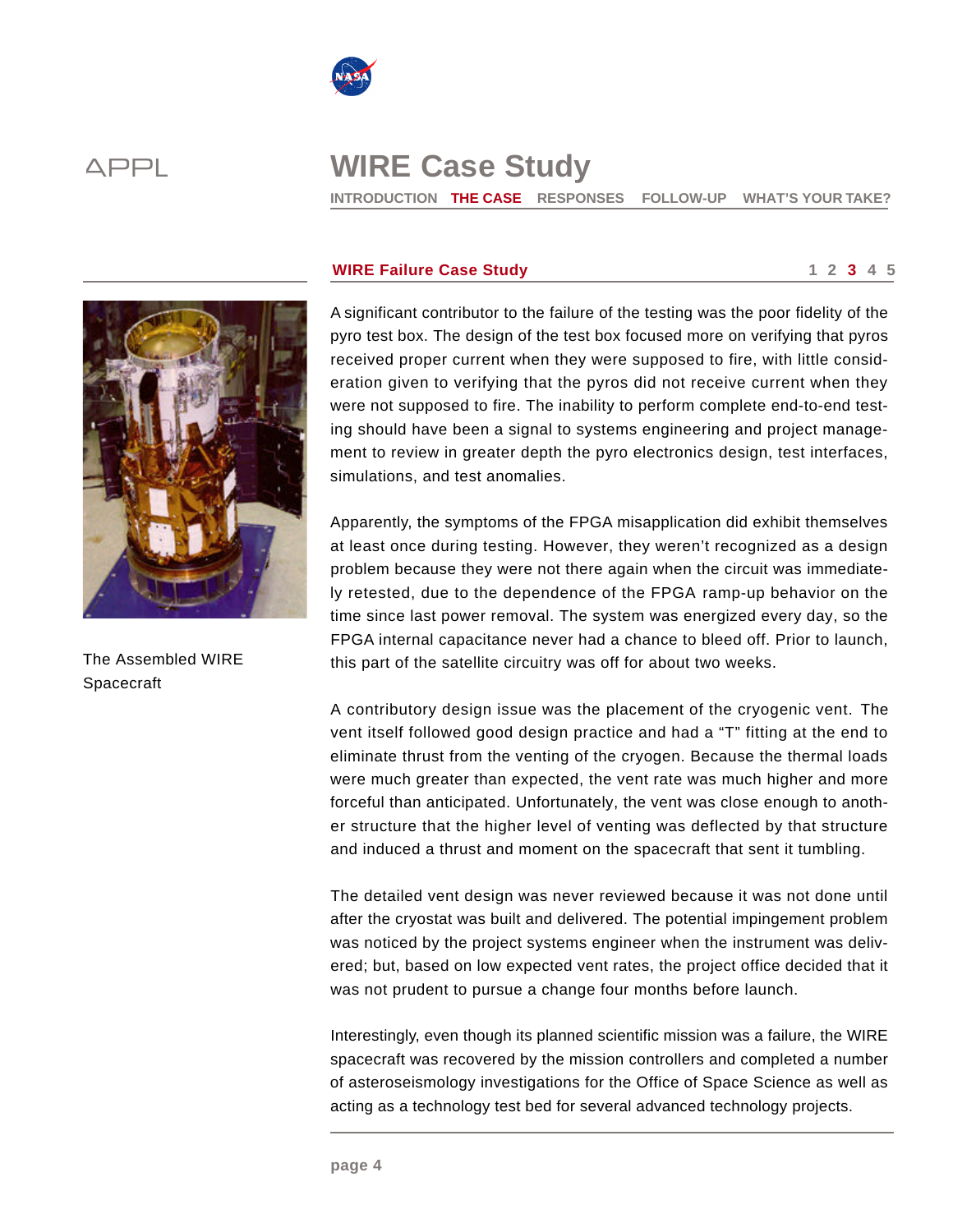

**INTRODUCTION THE CASE RESPONSES FOLLOW-UP WHAT'S YOUR TAKE?** 



A cutaway of the WIRE **Cryostat** 

## **WIRE Failure Case Study 1 2 3 4 5**

### **Lessons Learned**

There are six key lessons learned from the WIRE failure:

- 1. The proper application of Field Programmable Gate Arrays.
- A thorough discussion of FPGA application design guidelines can be found at http://klabs.org.
- Beyond FPGAs, project engineers should have an awareness of the unique initialization characteristics of all modern digital devices.

2. The importance of proper peer reviews of critical mission subsystems and components.

Two considerations need to be addressed about peer reviews.

• A clear definition assures uniform understanding of peer reviews:

An Engineering Peer Review (EPR) is a focused, in-depth, independent technical review that supports the evolving design and development of a product subsystem or lower level of assembly. The purpose of an EPR is to add value and reduce risk through expert knowledge infusion, confirmation of approach, and specific recommendations. Reviewers should come from bodies both internal and external to the performing organization to provide maximum value through exposure to outside practices and lessons learned. An EPR provides a penetrating examination of design, analysis, manufacturing, integration, test and operational details, drawings, processes, and data, as appropriate.

The Project Manager (PM) should define and implement a set of Engineering Peer Reviews for the hardware/software subsystems of the system commensurate with the scope, complexity, and acceptable risk of the mission. The mission system should be systematically and comprehensively peer reviewed at the individual subsystem level, and at component ("box") and even lower assembly levels, as appropriate. Multiple peer reviews should be conducted, as appropriate, over the lifecycle of each subsystem and component, with content consistent with the evolving design and development.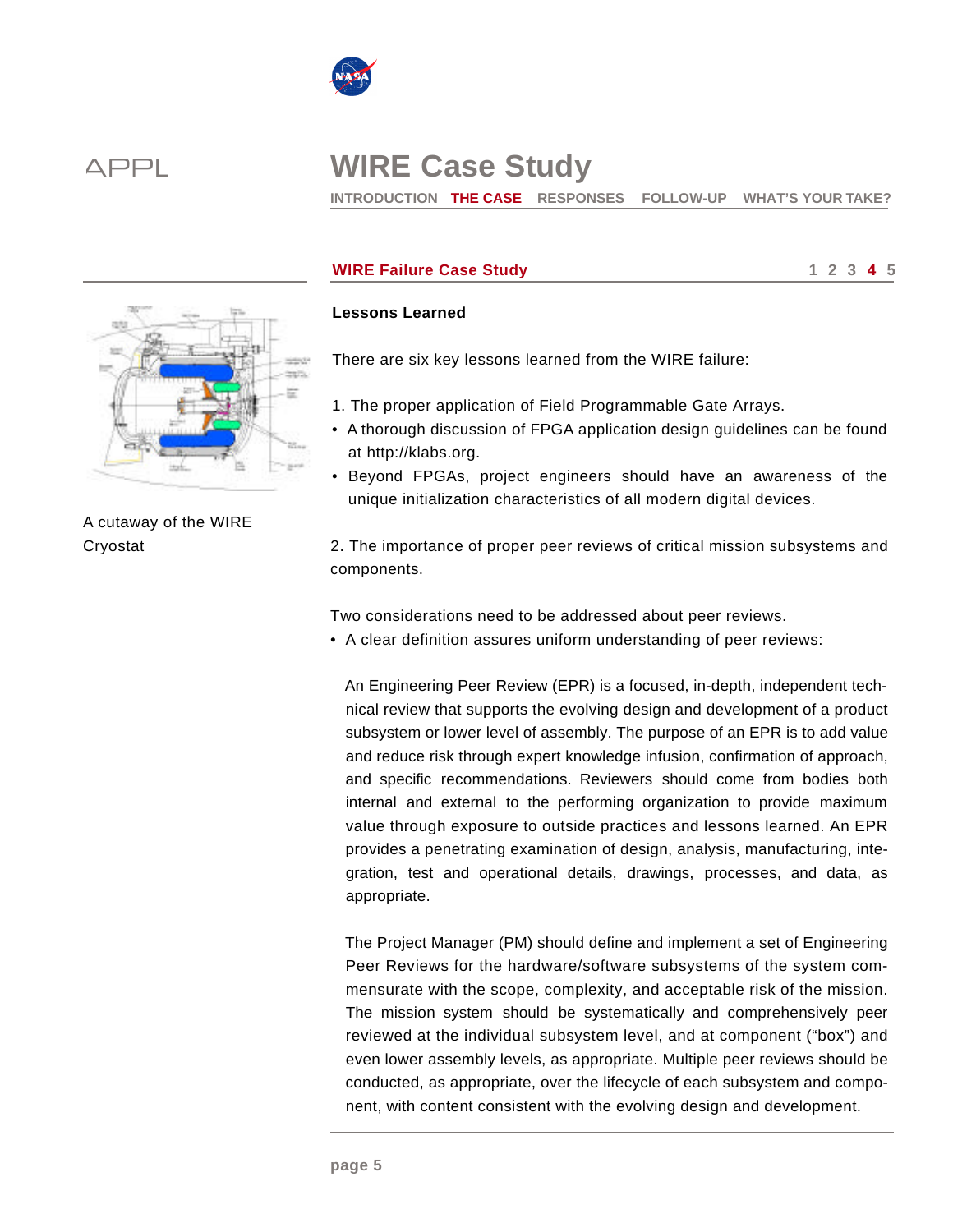

**INTRODUCTION THE CASE RESPONSES FOLLOW-UP WHAT'S YOUR TAKE?** 

### **WIRE Failure Case Study 1 2 3 4 5**

EPR's should also be used for the focused evaluation of concepts, designs, plans, and processes associated with combinations of subsystems and system functions that cross traditional subsystem or discipline boundaries. Examples include maneuver planning and execution; fault detection and correction; the end-to-end data path from detection to data archiving and distribution; or solutions to address, for example, pointing, thermal or contamination constraints.

• Project managers must assure people with the proper expertise are involved in the peer reviews. If the organization responsible for the peer review doesn't have appropriate expertise available, the responsible NASA Center should be prepared to provide it.

3. The importance of effective closed-loop tracking of system and peer review action items.

• Most projects, including the SMEX Project, do have a closed-loop action item tracking process. This lesson learned re-emphasizes that project managers must be diligent in assuring such a closed-loop process is in place, functioning properly, and not weakened by outside influences.

4. Greater care is necessary when managing a project across major organizational boundaries.

- Miscommunications and conflicts are much harder to resolve.
- Project managers must be able to turn to senior management to help ensure that inter-organizational conflicts are resolved.
- 5. Extra vigilance is required when deviating from full system end-to-end testing.
- System-level testing must be thorough. Deviating from full end-to-end system testing is inadvisable, and extra attention to planning, test procedures, equipment, and resolving anomalies is required when doing so.
- 6. System designs must consider both nominal and off-nominal situations.
- A thorough Failure Modes and Effects Criticality Analysis (FMECA) is an excellent tool for identifying potential dangers.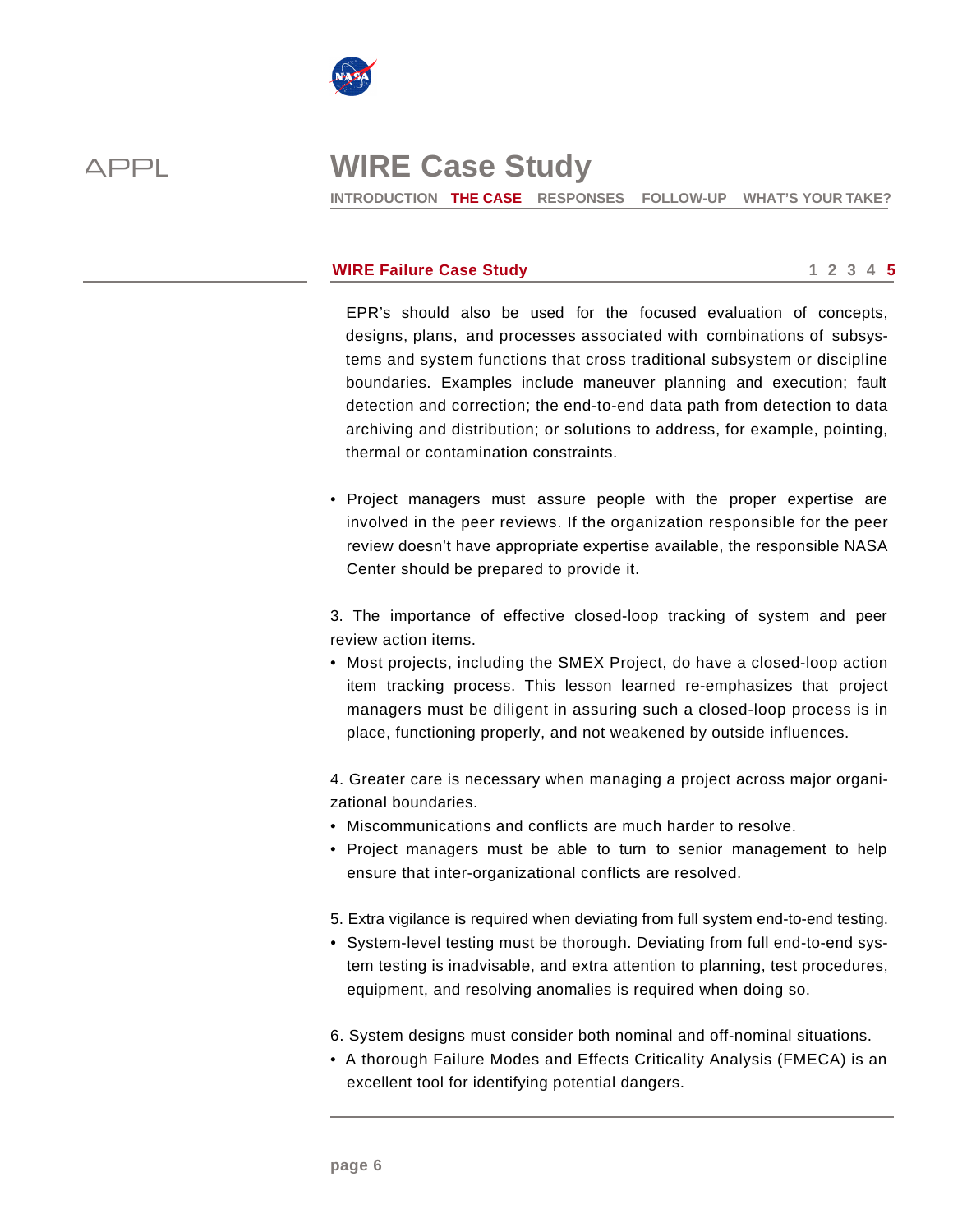



**INTRODUCTION THE CASE RESPONSES FOLLOW-UP WHAT'S YOUR TAKE?** 

### **Responses**

We solicited responses to this case from senior managers at the major units of NASA that were involved in the development of the WIRE mission. All commentators are familiar with the WIRE mission failure. As well as extensive, high-level management experience, they provide personal insight to the case study.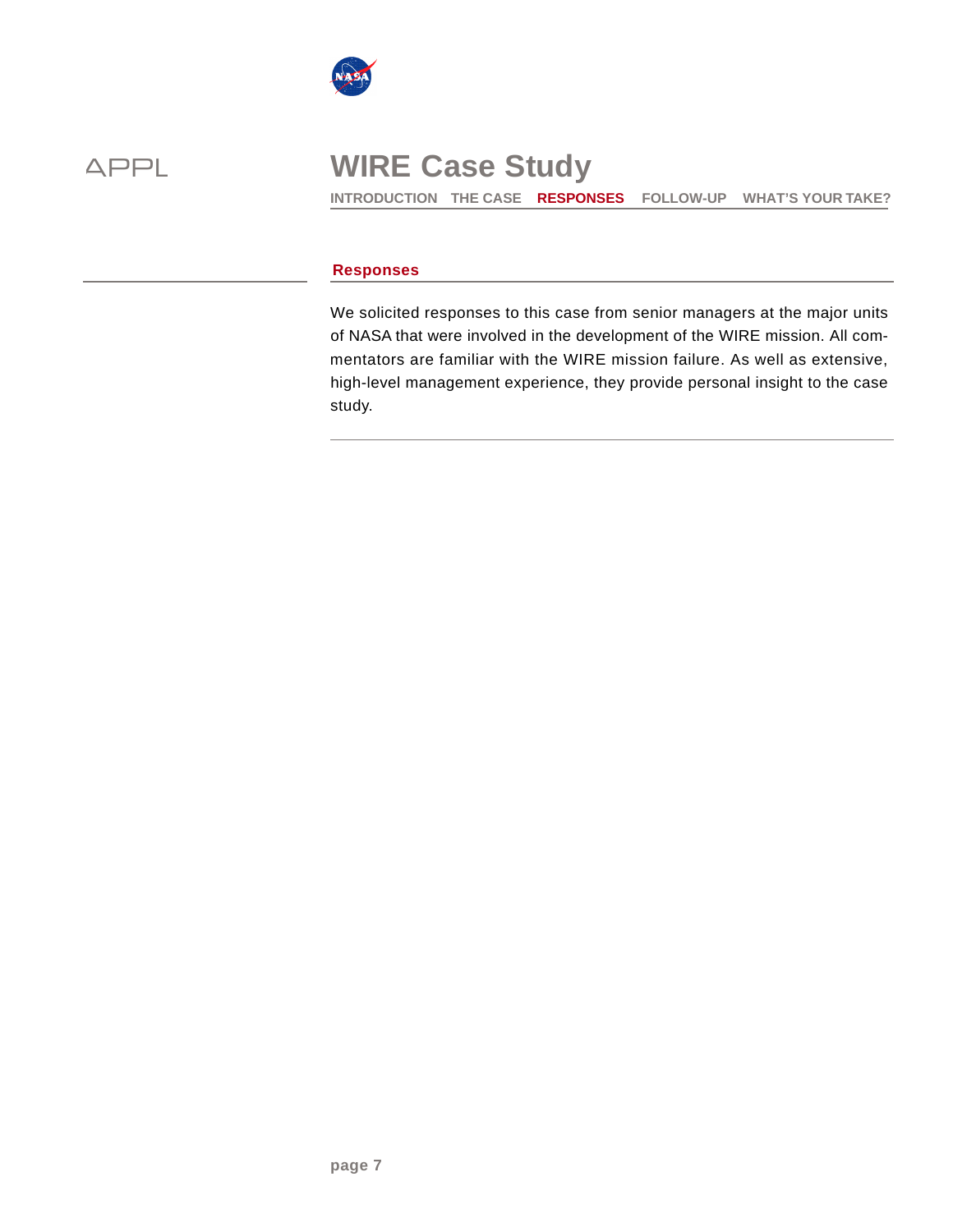



**INTRODUCTION THE CASE RESPONSES FOLLOW-UP WHAT'S YOUR TAKE?** 

### **Response #1**

### **by Bill Townsend 1 2 3**



William Townsend is Deputy Director of NASA's Goddard Space Flight Center. Townsend's previous positions include acting Associate Administrator of the Office of Mission to Planet Earth, Deputy Director of the Earth Science and Applications Division, Chief of the Flight Programs Branch in that division, and Program Manager for the TOPEX/Poseidon and NSCAT programs.

I remember well the early call I got that March morning from Jim Watzin, the WIRE Project Manager, shortly after the successful launch of WIRE. It was my first such call after having been the GSFC Deputy Director for a year, and having overseen five successful launches up to that point. At the time of the call it still wasn't clear what had happened, but I understood that we had a problem. So, I made the obligatory call to Al Diaz, the GSFC Center Director. That was a call I didn't want to have to make, but he needed to know, even if everything ended up OK. As we now know, that was not to be the case.

A number of us assembled at Goddard on Saturday morning to go over the status of WIRE and to discuss our options. It was clear at the time of that meeting that we had lost the instrument due to the solid hydrogen cryogen having boiled off, sending the spacecraft into a tumble. But we didn't know why. So, the immediate task was to recover the spacecraft from the tumble and then assess the situation to see if there was any understanding that we were missing. We *were* able to recover from the tumble. Unfortunately, the rest of the news continued to be bad: there was no doubt at this point that the mission—as originally envisioned at least—was lost. While we were able to use the spacecraft as a sort of flying test bed, the fact that WIRE would not be able to study the formation and evolution of galaxies by conducting an all-sky survey in the infrared band had sunk in, and we were immensely disappointed.

So, what went wrong? It took excellent detective work by the Investigation Board, coupled with some equally excellent work in the lab at Utah State University to replicate the problem, and find that it was a failure to properly design and test the FPGA (Field Programmable Gate Array) circuit in the pyro control circuitry. It had caused the telescope cover to be blown away, letting the sun stare down the telescope's bore sight and boil off the solid hydrogen. Could it have been avoided? Yes. Should we have caught it in the test program? Also, yes. This should never have happened.

Why did it happen? I imagine that others associated with the project will have their own views, but it is my belief that we pushed the faster, better, cheaper paradigm too hard, such that key corners were cut too closely. This, coupled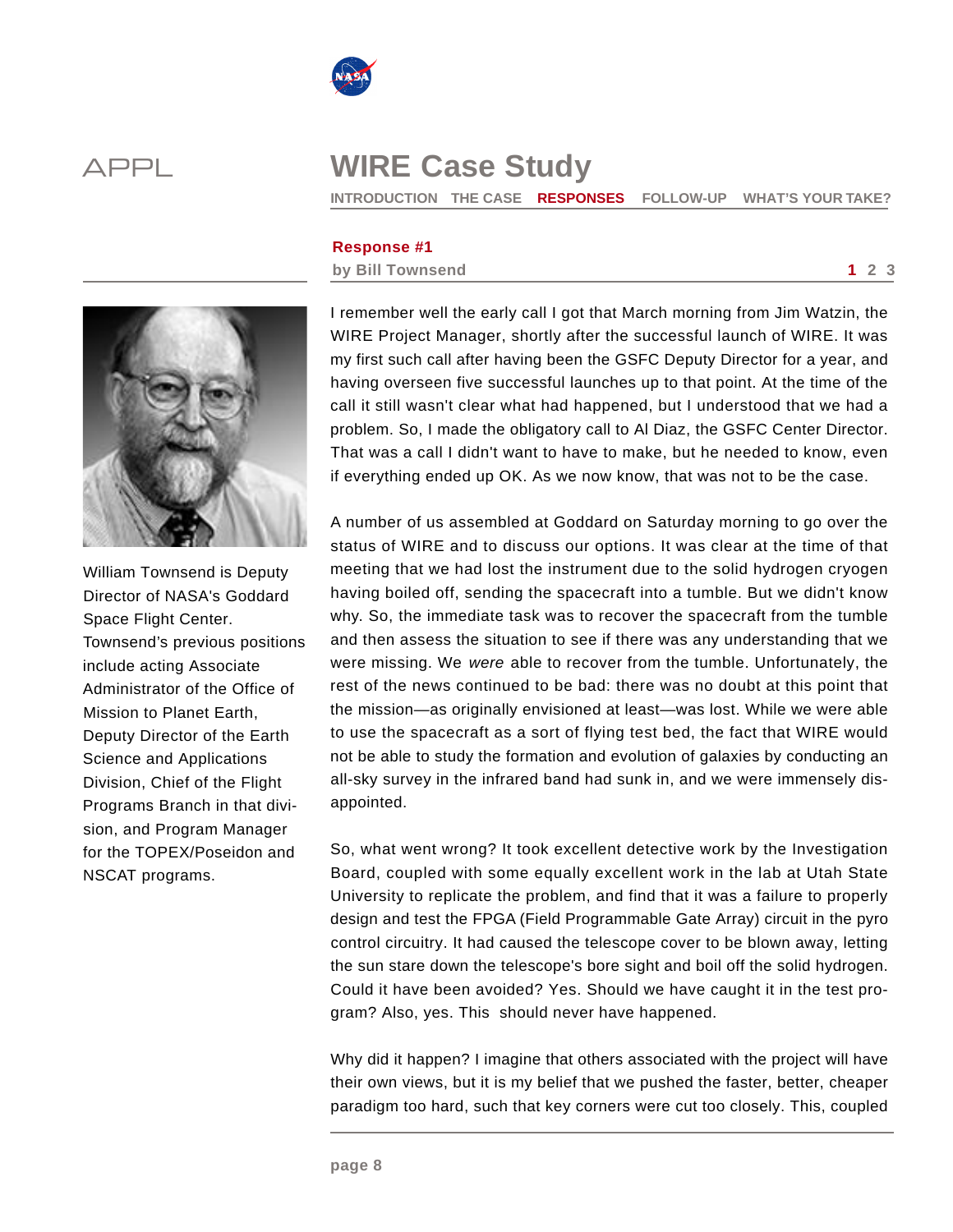

**INTRODUCTION THE CASE RESPONSES FOLLOW-UP WHAT'S YOUR TAKE?** 



The WIRE Cryostat

### **Response #1** 2 3

with the organizational complexity of WIRE, where it wasn't always crystal clear who was in charge of what, pretty much put WIRE on the slab right from the get-go.

With regard to faster, better, cheaper: one should not assume, because of the WIRE failure or any other failure or extreme difficulty during development or testing, that FBC is not a good paradigm in which to operate. It has been applied well on many missions. The problem, in my opinion, is that the assumption has occasionally been that faster and cheaper are the dominant terms in this paradigm. However, to be successful, better needs to be on the same level as faster and cheaper. Additionally, better, faster, cheaper, does not mean that failure is acceptable. To be successful in this mode, one must not throw out the baby with the bath water. The basic tenets of good design and engineering management practices must be retained, including specifically, such things as high-quality up-front peer reviews; good parts selection, done in balance with the need to hold cost down while at the same time producing a quality product; selective use of engineering test units, when new/difficult designs are being pursued, so that the problems can be ferreted out prior to entering system level integration and test; and perhaps most of all, a serious test program, to where you are before you enter the launch campaign. Unfortunately for WIRE, many of these steps were omitted, in the interest of faster and cheaper, but with insufficient regard for better.

The second major issue was the complex management structure employed during the development of WIRE. GSFC had overall mission management responsibility, JPL had responsibility for the instrument development, and Utah State was the implementing organization for the instrument. Unfortunately, there wasn't as much oversight of Utah State's instrument development process by either JPL or GSFC as there should have been. To understand this, one needs to understand two aspects of this situation. First, our mandate was "insight, not oversight." Everyone was being told to back off and let the implementing organization do its thing with only minimal interference. Like faster, better, cheaper, this guidance was sometimes interpreted in a way that ignored many of the tenets of good management. Sometimes the interpretation of this was do nothing; what "insight" really meant was to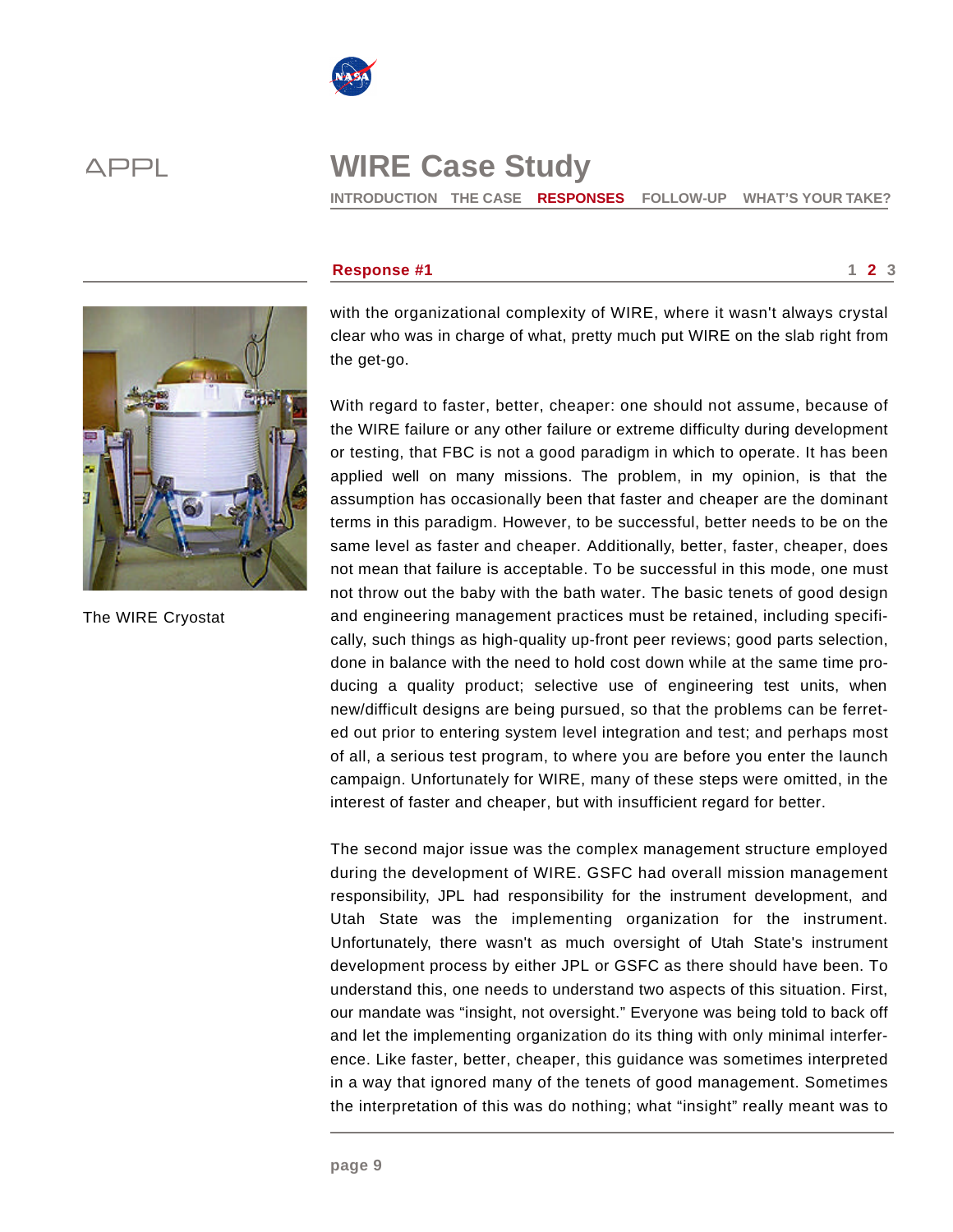

**INTRODUCTION THE CASE RESPONSES FOLLOW-UP WHAT'S YOUR TAKE?** 

### **Response #1** 1 2 3

not check everything independently, but together, to arrive at a consensus solution. Secondly, WIRE had two NASA centers working on it, one (JPL) reporting to the other (GSFC). Given that either center could have adequately done any of the jobs, professional courtesy dictated neither get in the way of the other. While this was a noble gesture, it did create considerable confusion as to who was in charge of what. Taken together—that is, practicing "insight" in an organizationally confused environment—meant that Utah State got to do things without the checks and balances which are always needed to help folks get out of the forest.

After the Investigation Board finished its work, Larry Dumas, then Deputy Director of JPL, called me and said, "Bill, I just want you to know that JPL accepts full responsibility for the WIRE failure." My initial response was, "No, Larry, you've got it wrong. It was GSFC's responsibility to make the mission a success. We're the ones that screwed this up." By the end of our conversation we agreed that it was all of us that let this happen, and in particular, that it was management—Larry and I and others—that didn't provide the proper perspective for the changes in direction under better, faster, cheaper.

While it is extremely unfortunate that WIRE was a failure, the lessons learned have been tremendous, and there is no doubt in my mind that we (GSFC) are a vastly improved organization as a consequence. As I write, we have just conducted the 26th launch of a GSFC mission accomplished during my tenure as GSFC Deputy Director. We have had 20 launches since the WIRE failure, and I have not had to make another call to Al of the sort that I did on that morning in March of 1999. I hope I will never have to. Certainly, I feel that we have learned our WIRE lessons.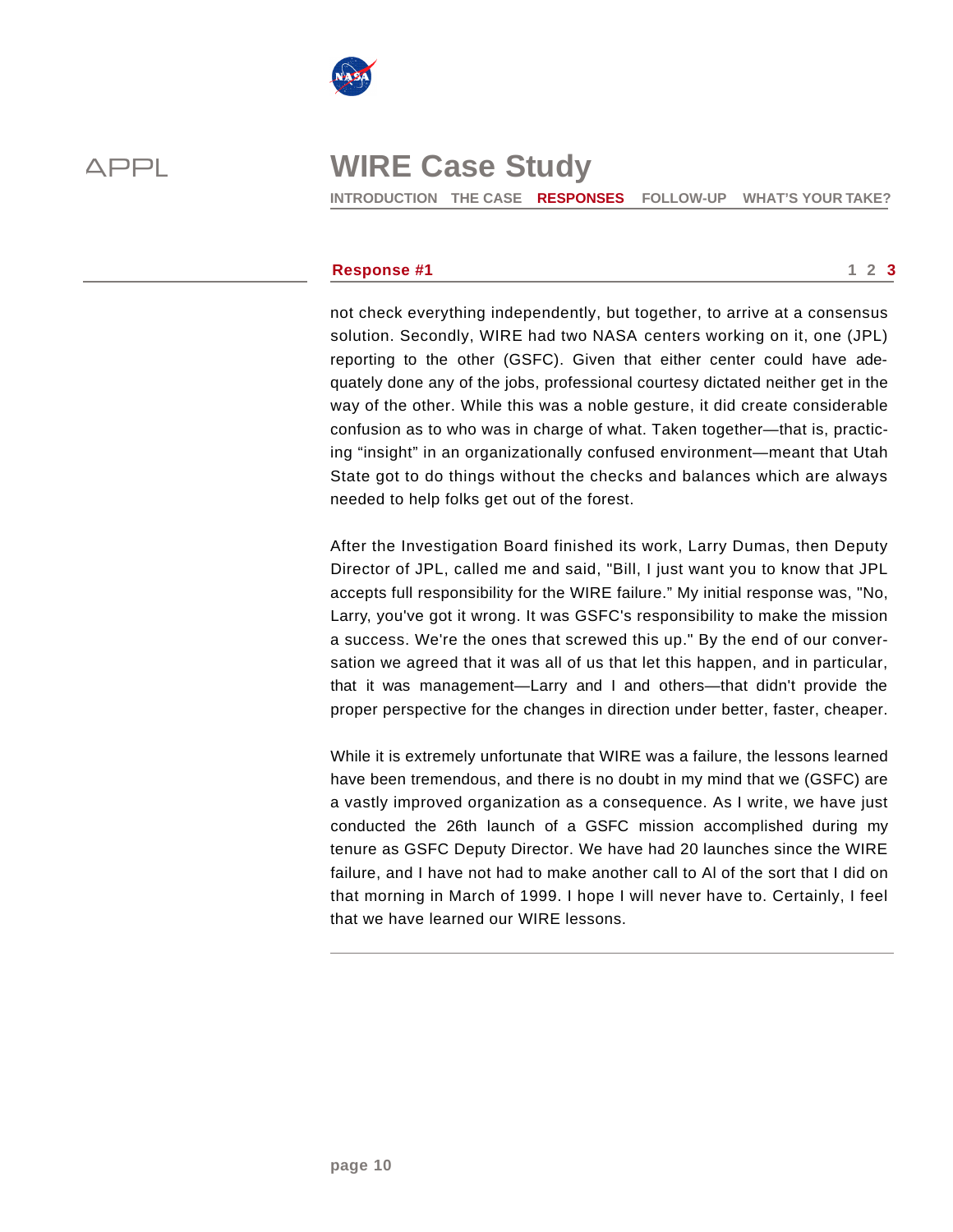



**INTRODUCTION THE CASE RESPONSES FOLLOW-UP WHAT'S YOUR TAKE?** 

## **Response #2**

### **by Jim Watzin**



James Watzin is project manager for the ICESat Mission, a Pathfinder Earth Science mission. He also continues to lead the development of the Triana Mission. Watzin was one of the founders of the Small Explorer Project, back in 1988, and led the design and development of the initial three SMEX missions (SAM-PEX, FAST, and SWAS). Jim was the project manager on the SMEX Project at the time of the WIRE failure.

As with any failure situation one can extract many lessons. The WIRE case study is no exception. But as this study plays out, one can lose sight of the fundamental issues in the multiplicity of technical matters that are discussed.

WIRE failed because people could not or would not communicate well with each other. Why this happened is somewhat rooted within the dynamics of institutional competition and the inevitable conflicts that arise therein. However, the WIRE communication difficulties, though masked by the resultant inter-organizational conflicts, were driven more by individuals who simply were uncomfortable allowing others to see their work. These folks feared oversight and criticism and hid behind the organizational boundaries in order to ensure their privacy. They felt more in control by doing so. But they lost so much. They lost the opportunity for thorough peer review (the first opportunity to catch the design defect) and in doing so they lost the entire mission. Yes, there may have been opportunities to catch this defect in test. But it is highly likely, that even with higher fidelity GSE, or even with full-up end-toend testing, this defect may have escaped detection due to its subtle nature.

The organizational conflict that surfaced early in the mission development (the second opportunity to catch the defect before the conduct of the mission) was an indication that there could be problems and should have been a signal flare to upper management that the mission was at risk. The real lessons from this loss is that any team member that does not participate as a true team player should be excused, and that management should watch for signs of unnecessary conflict and act to understand it before more serious problems arise. Personnel management is usually a weakness of technical managers, but short of extraordinary good luck, it is one of the most important elements for any successful undertaking.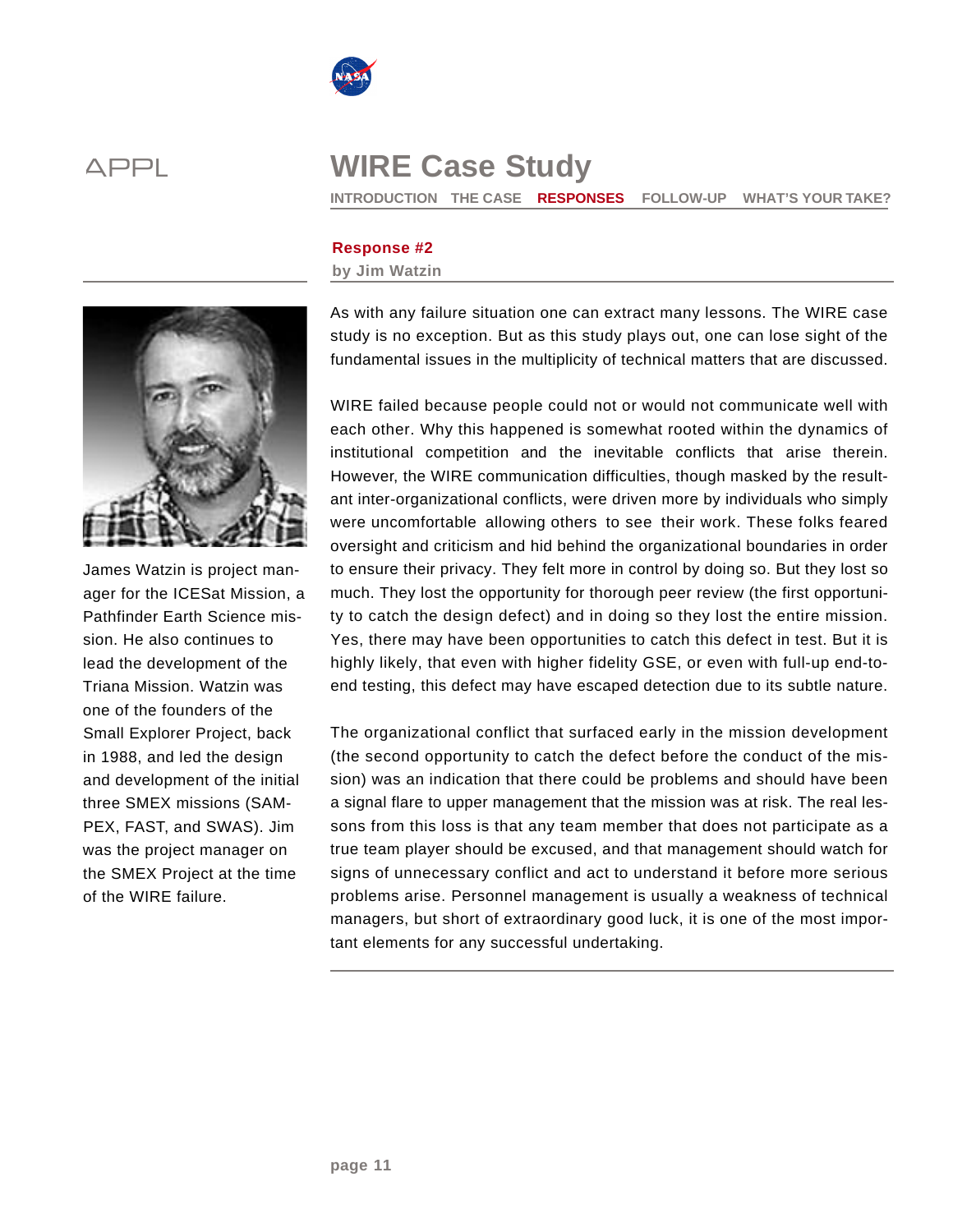



**INTRODUCTION THE CASE RESPONSES FOLLOW-UP WHAT'S YOUR TAKE?** 

### **Response #3**

**by Kenneth Ledbetter 1 2 3** 



Kenneth W. Ledbetter oversees management of all flight program activities for NASA space science spacecraft as the Executive Director for Programs in the Office of Space Science at NASA Headquarters. During the WIRE development and flight, Ken was the Flight Programs Division Director in the Office of Space Science, with full responsibility for the Explorer Program and the WIRE mission.

The loss of the WIRE mission was a significant blow to the Office of Space Science. Certainly the loss of the WIRE mission data was significant in its own right, but even more significant was the impact on the Space Infra-Red Telescope Facility (SIRTF), the final Great Observatory, which was scheduled to launch a couple of years after WIRE and greatly utilize WIRE data in the planning of its data collection activities. WIRE was intended to be an infrared survey mission, which would locate the high priority infrared targets that would form the basis of subsequent detailed investigations by SIRTF. After the failure, the SIRTF Project was forced to re-design their baseline mission to accomplish the intended WIRE survey prior to beginning detailed target observations. On such a cryogenic mission, the time to conduct this survey will subtract from observations at the end of the SIRTF mission, since the lifetime is limited by cryogen depletion. Therefore the WIRE failure will lead to the effective shortening of the operational life of the infrared Great Observatory.

WIRE was the fifth Small Explorer (SMEX) selected for implementation, chosen along with TRACE from the same Announcement of Opportunity, in the middle of the Faster, Better, Cheaper era. The TRACE mission has performed marvelously, returning detailed close-up images of activity at the sun's surface and astounding everyone with its capabilities and data return achievements. The two previous SMEX missions, FAST and SWAS, likewise resulted in amazingly successful missions, and both are still, today, returning scientific data well into their extended missions. These missions were achieved for a total cost, from design and development through prime mission operations, in the vicinity of \$80M, and were generally single string spacecraft built to perform very focused science, usually with a single instrument. The WIRE failure withstanding, these missions have been returning very high science for the dollar.

Being an Explorer, responsibility for overall mission management for WIRE resided at GSFC, who also had responsibility for the spacecraft bus. Being a PI-class mission, proposed by a PI at JPL, the instrument development was wherever the PI proposed it to be, in this case at JPL, subcontracted to Utah State University. With Lockheed Martin developing the cryostat and Boeing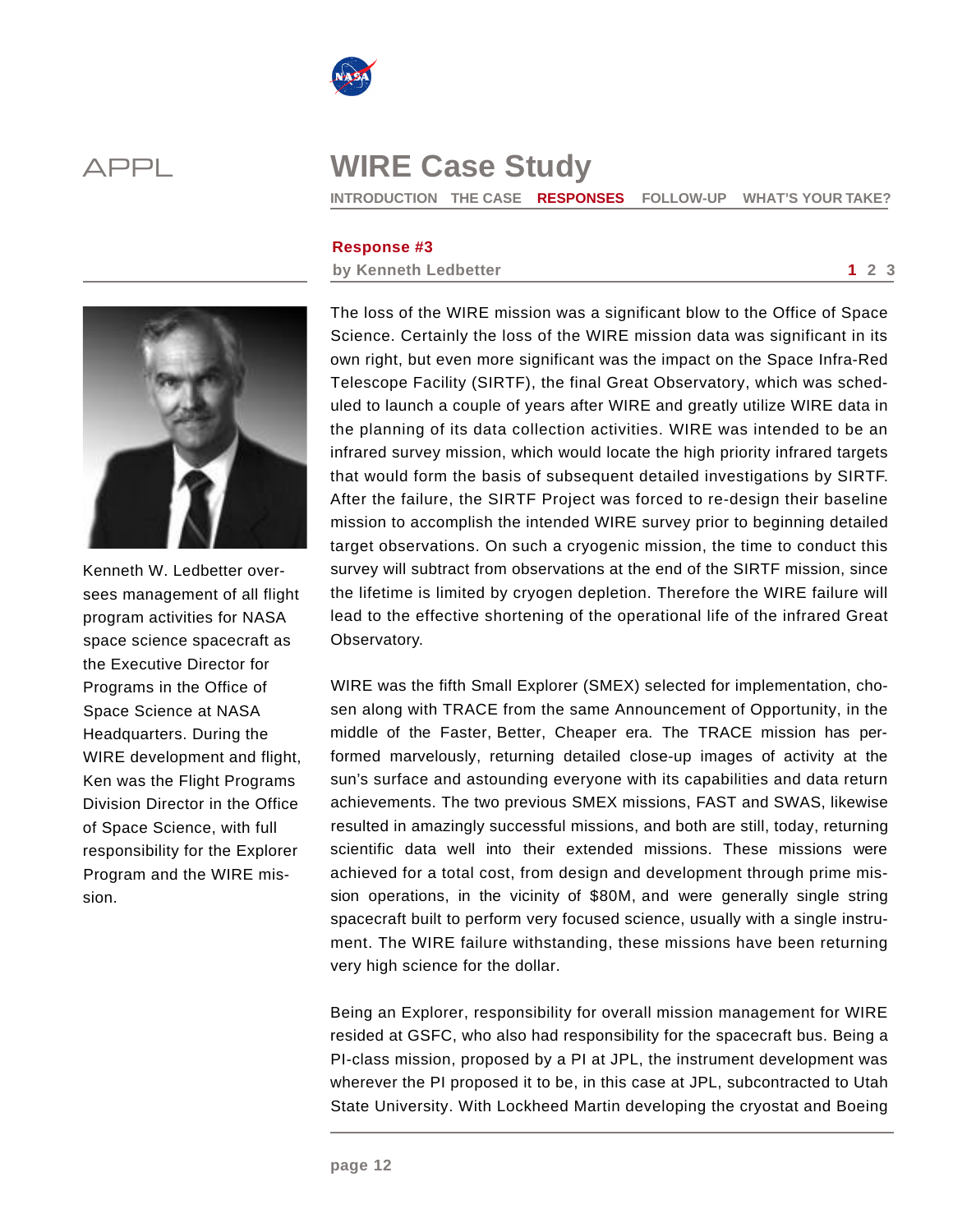

**INTRODUCTION THE CASE RESPONSES FOLLOW-UP WHAT'S YOUR TAKE?** 



The WIRE telescope can be seen inside the cryostat assembly.

### **Response #3** 1 2 3

the detectors, there were a lot of players in the game. This should have been a flag to NASA Headquarters, and to GSFC, to pay special attention to the interfaces and intercommunication, but after all, it was only a Small Explorer, not pushing the state of the art in any technology. And we thought we knew how to build these simple spacecraft.

After launch, the WIRE instrument aperture cover was deployed prematurely and the cryogen was depleted in less than a day. A Failure Review Board determined that an instrument design flaw in the pyro initiation circuitry, designed, built, and tested by a subcontractor to JPL was the direct cause of the mission loss. It was also determined that JPL management failed to assure an appropriate peer review and adequate box-level testing of this key instrument subsystem. GSFC management did not validate the peer review process nor uncover the deficient test plan. Subsequent observatory-level testing at GSFC did not have the timing fidelity/resolution to detect this flaw. These errors resulted in a complete loss of the originally intended mission.

In 2000, the NASA Integrated Action Team (NIAT) studied the WIRE case along with the failures of the two Mars missions and the Spaced Shuttle wiring problems before releasing a 100-page report of its findings and recommendations. This report (Dec 2000) flagged shortcuts that were being taken in many cases under Faster, Better, Cheaper, and made numerous recommendations for preventing these types of failures. For one, it recommended a significant increase in Quality Assurance activity on all missions, particularly in the area of risk management, including the expanded use of fault trees and failure modes analyses. It requested careful examination of the use of selective functional redundancy in spacecraft design. It also discussed the importance of communication between project elements, particularly in the case of diversified projects. The NIAT recommendations have led to an increase in the amount of independent review to which a project is subjected before launch.

From the NASA Headquarters perspective, the Explorers Program, and the SMEX projects in particular, have achieved such an overall success that there has not been any significant change in the selection process or in the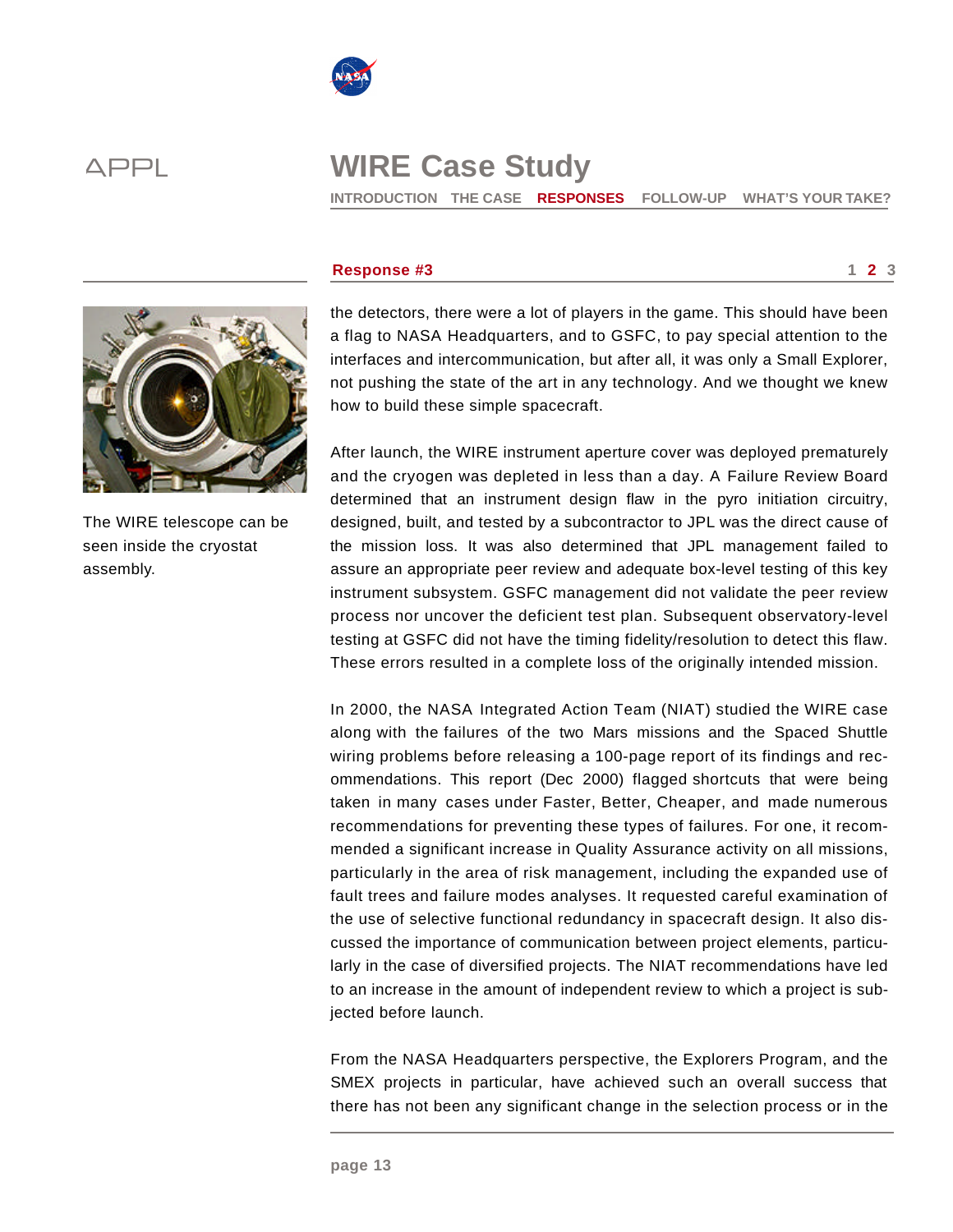



**INTRODUCTION THE CASE RESPONSES FOLLOW-UP WHAT'S YOUR TAKE?** 

### **Response #3** 1 2 3

way the mission are overseen due to this particular failure. Certainly, Headquarters managers may be more inclined to ask questions at reviews and probe into the thoroughness with which the Program Office has conducted its oversight of a given project. But, in the end, these missions are (relatively) inexpensive because we want to maximize the number of flight opportunities we can offer to the science community. To control cost and maintain frequency, we are willing to accept some risk in this category of mission. The trick is to identify and manage the risk through appropriate mitigation activity, and to learn to recognize the border between acceptable risk and unacceptable risk. This isn't always easy to do.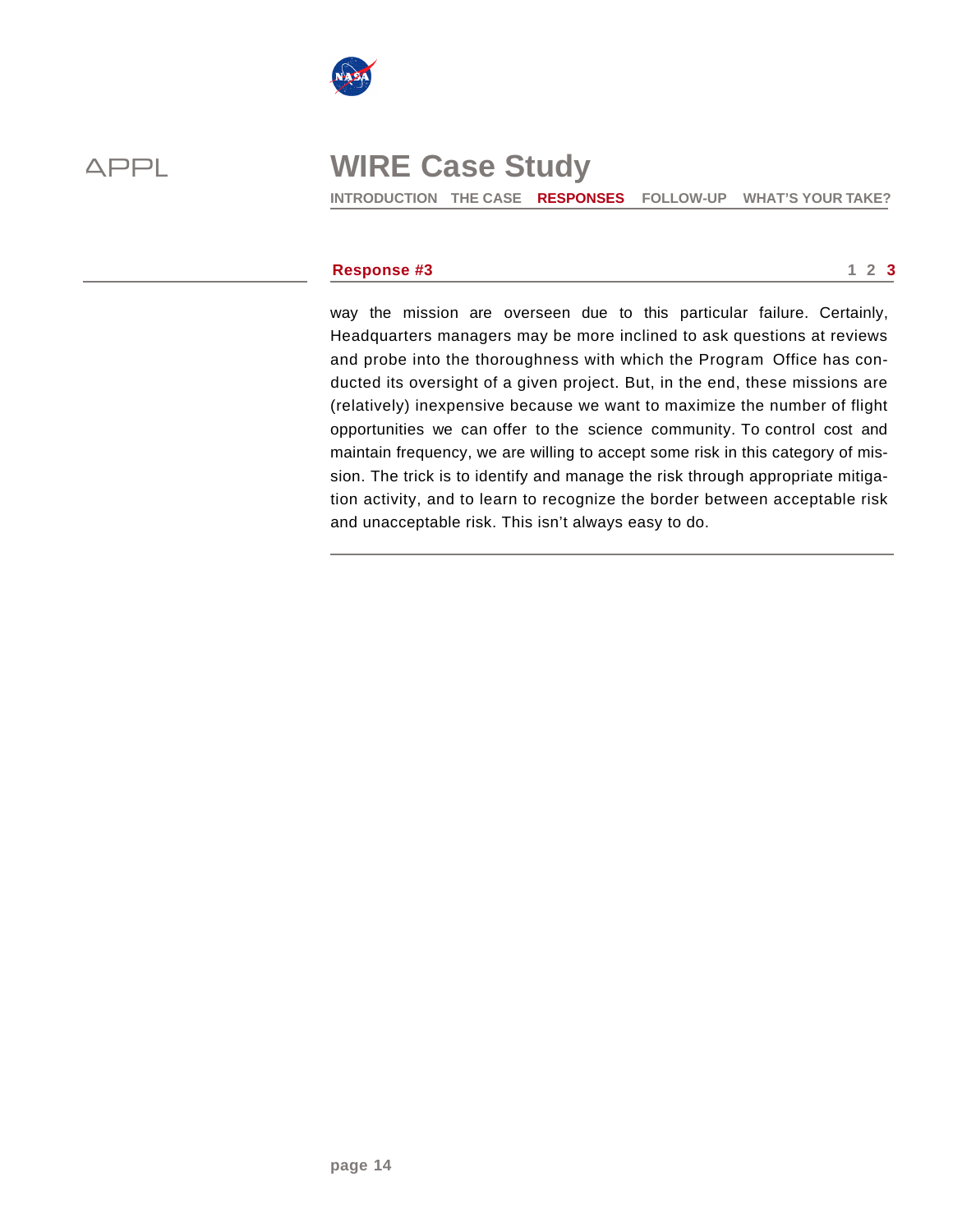

**INTRODUCTION THE CASE RESPONSES FOLLOW-UP WHAT'S YOUR TAKE?** 

## **Follow-Up**

Here are some links that can provide you with more information on the WIRE mission:

WIRE INFO: NASA Jet Propulsion Laboratory

NASA Goddard Space Flight Center

NASA Spacelink

NASA PROJECT MANAGEMENT: Academy of Program and Project Leadership

(Image sources: NASA's Jet Propulsion Laboratory and NASA's Goddard Space Flight Center.)